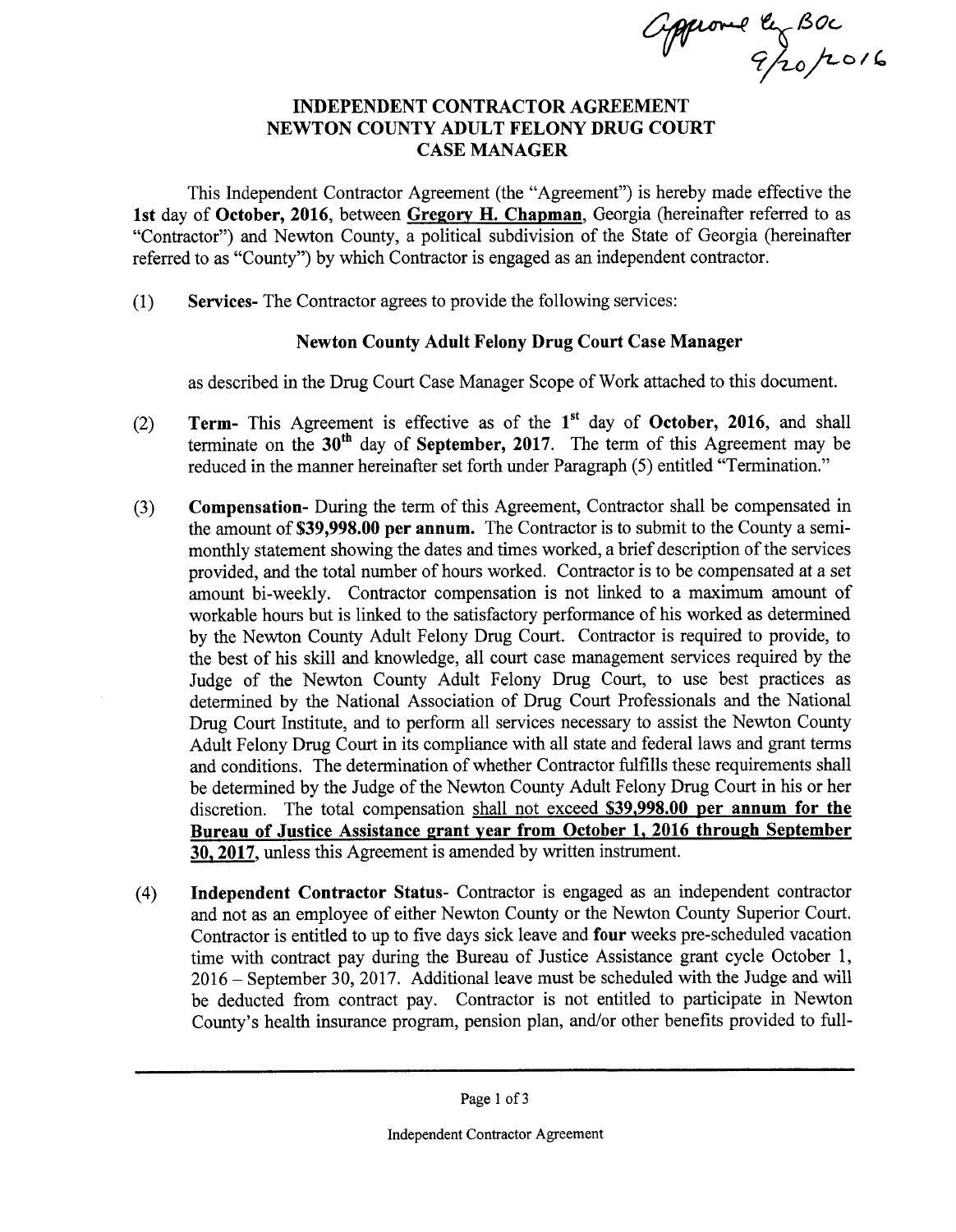time employees of Newton County. As an independent contractor, Contractor is responsible for the payment of applicable social security and employment taxes. Contractor shall not be entitled to unemployment compensation upon termination of this Agreement or worker's compensation for any injuries sustained while performing the scope of work under this Agreement. Contractor shall provide his or her own transportation and pay all related expenses such as gasoline, maintenance, insurance, repairs, license fees, and ad valorem taxes.

5) Termination- Termination for Convenience: Newton County may terminate this Agreement at any time for any reason (or no reason) upon fifteen  $(15)$  days prior written notice. As full compensation under this Agreement, Contractor shall be entitled to compensation earned prior to the date of the notice of termination plus one additional payment of the bi-monthly amount listed in Paragraph 3.

Termination for Cause: This Agreement may be terminated by Newton County immediately and without prior notice for any of the following:

- a) Contractor's failure to perform his or her duties in a competent manner, as determined by the Newton County Adult Felony Drug Court Judge, in his or her sole discretion;
- b) Contractor is charged with a felony, crime of moral turpitude, act of fraud or other crime involving dishonesty, or any crime against children;
- c) Contractor violates any applicable duties of confidentially;
- d) Contractor uses any illegal drug; or
- e) Contractor commits any act or acts that could reflect discredit on or bring disrepute to the Newton County Adult Felony Drug Court or Newton County.

As full compensation under this Agreement, Contractor shall be entitled to compensation earned prior to the date of the for cause termination.

6) Integration and Modification- This Agreement represents the sole and entire agreement between the Contractor and the County and all offers, negotiations or agreements between the parties are merged herein.

No modification of the contract is binding unless it is in writing and signed by the parties hereto.

Time is of the essence for this Agreement.

7) The execution of this Independent Contractor Agreement hereby rescinds all previous Independent Contractor Agreements entered into by the parties.

IN WITNESS WHEREOF, the parties hereto have executed this Agreement on the day of  $\qquad \qquad .20...$